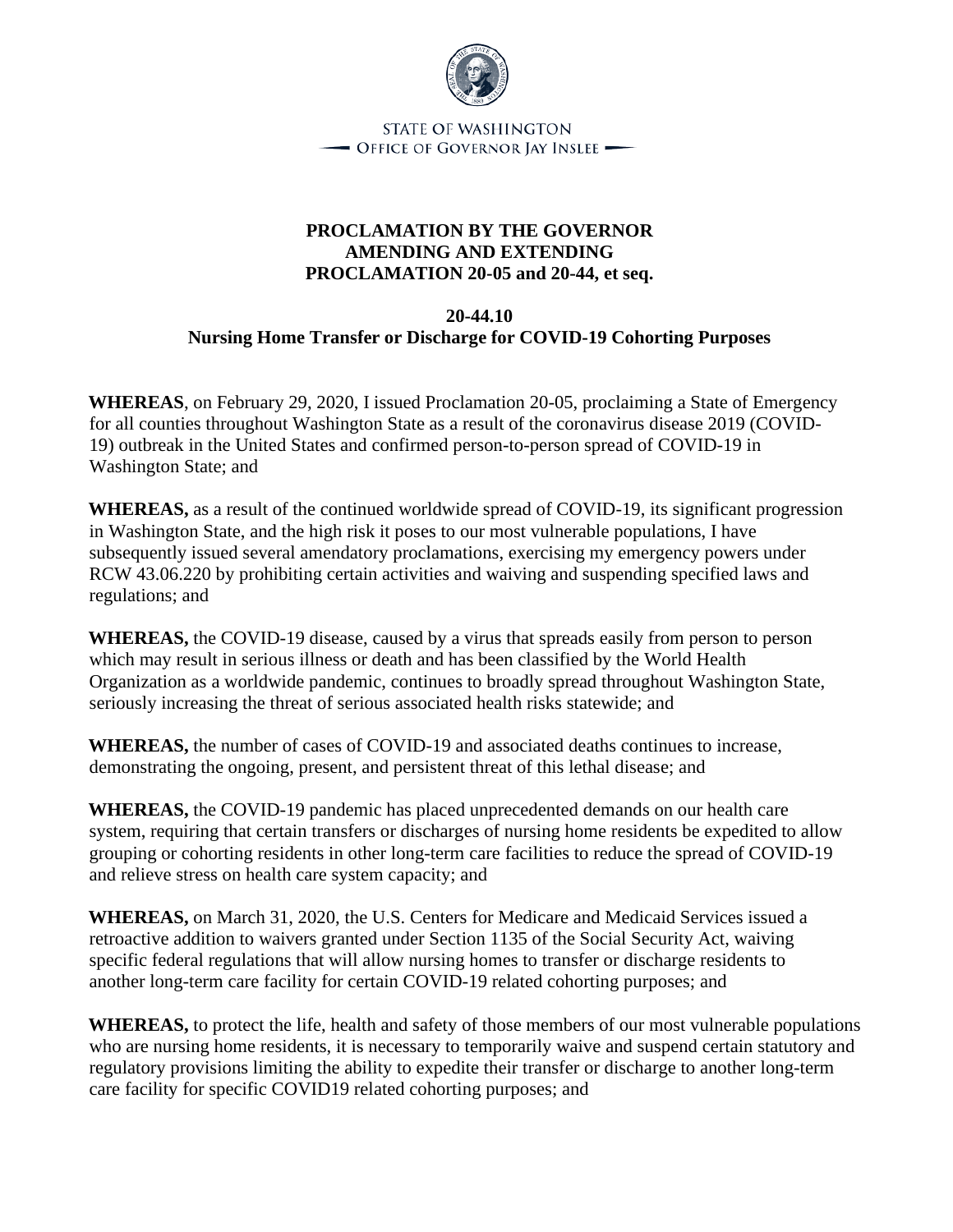**WHEREAS,** on April 10, 2020, I issued Proclamation 20-44 waiving and suspending statutes and rules relating to the administrative requirements relating to nursing home transfers and discharges; and

**WHEREAS,** under the provisions of RCW 43.06.220(4), the statutory waivers and suspensions of Proclamation 20-44, et seq., have been periodically extended by the leadership of the Washington State Senate and House of Representatives, and which I have acknowledged and similarly extended the waivers and suspensions of rules therein in subsequent sequentially numbered proclamations; and

**WHEREAS,** on January 15, 2021, under the provisions of RCW 43.06.220(4), the statutory waivers and suspensions of Proclamation 20-44, et seq., were extended by Senate Concurrent Resolution 8402 until the termination of the state of emergency pursuant to RCW 43.06.210, or until rescinded, whichever occurs first; and

**WHEREAS,** to fully extend Proclamations 20-44, et seq. it is also necessary for me to extend the waivers and suspensions of rules therein; and

**WHEREAS,** the worldwide COVID-19 pandemic and its progression in Washington State continue to threaten the life and health of our people as well as the economy of Washington State, and remain a public disaster affecting life, health, property or the public peace; and

**WHEREAS**, the Washington State Department of Health continues to maintain a Public Health Incident Management Team in coordination with the State Emergency Operations Center and other supporting state agencies to manage the public health aspects of the incident; and

**WHEREAS**, the Washington State Military Department Emergency Management Division, through the State Emergency Operations Center, continues coordinating resources across state government to support the Department of Health and local health officials in alleviating the impacts to people, property, and infrastructure, and continues coordinating with the Department of Health in assessing the impacts and long-term effects of the incident on Washington State and its people.

**NOW, THEREFORE**, I, Jay Inslee, Governor of the state of Washington, as a result of the abovenoted situation, and under Chapters 38.08, 38.52, and 43.06 RCW, do hereby proclaim that a State of Emergency continues to exist in all counties of Washington State, that Proclamation 20-05 and all amendments thereto remain in effect as otherwise amended, and that Proclamations 20-05, and 20- 44, et seq., are hereby amended to (1) recognize the extension of the statutory waiver and suspension therein by the Washington State Legislature until the termination of the COVID-19 State of Emergency or until rescinded, whichever occurs first, and (2) similarly extend the waivers and suspensions of rules therein until the termination of the COVID-19 State of Emergency or until rescinded, whichever occurs first.

I again direct that the plans and procedures of the *Washington State Comprehensive Emergency Management Plan* be implemented throughout state government. State agencies and departments are directed to continue utilizing state resources and doing everything reasonably possible to support implementation of the *Washington State Comprehensive Emergency Management Plan* and to assist affected political subdivisions in an effort to respond to and recover from the COVID-19 pandemic.